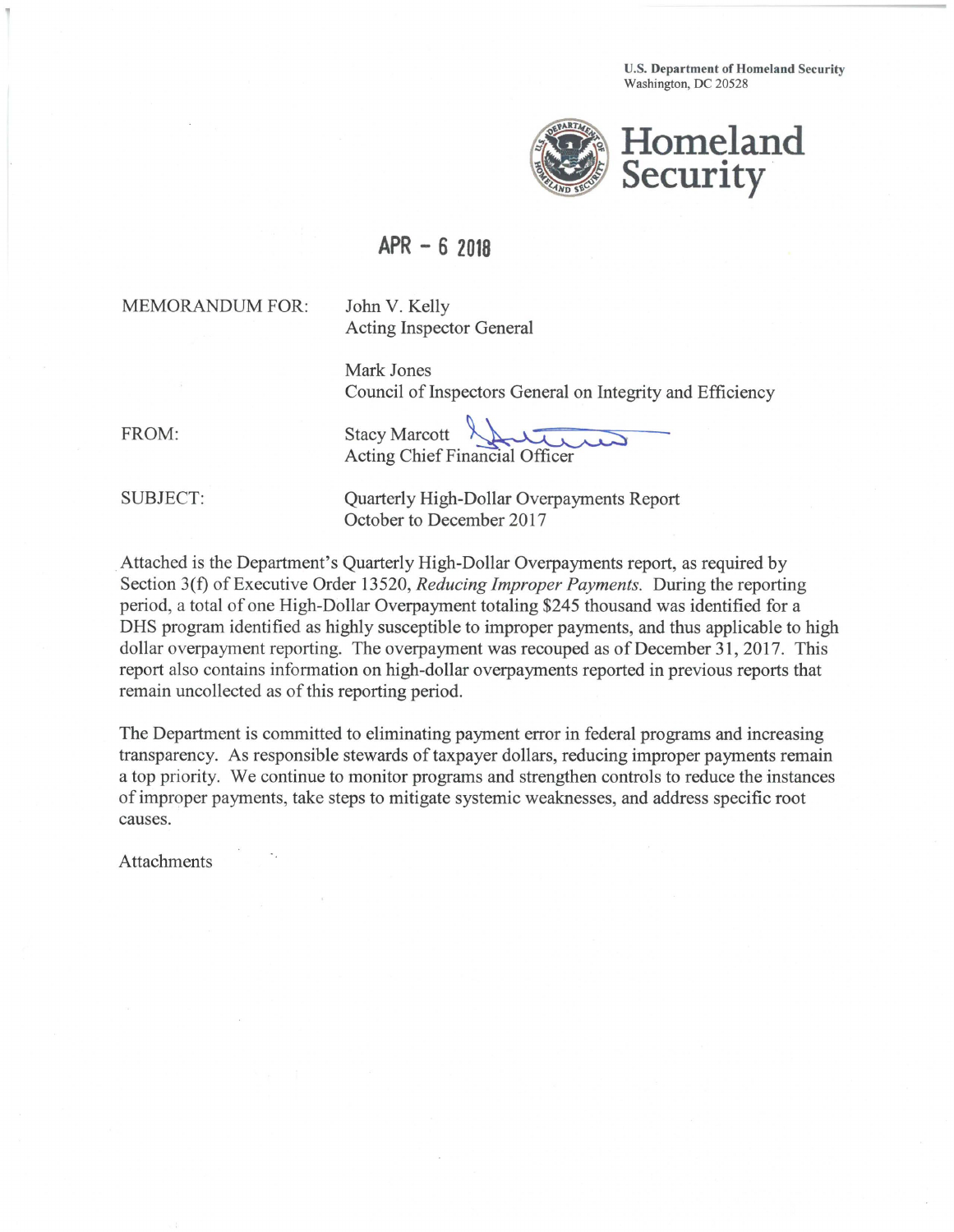|           | <b>Department of Homeland Security</b><br><b>High-Dollar Overpayments Report</b><br>for the Current Quarter Ending December 31, 2017<br><b>Current Quarter Activity</b> |            |              |                           |                                                                                                                                                                       |                        |                                    |                                                                                                                                                                                                                                                                                                                                                                                                                                                                                                                                                                                                                                                                                                        |                     |                                                  |                              |                    |                       |                       |                         |                                                      |                               |                                        |
|-----------|-------------------------------------------------------------------------------------------------------------------------------------------------------------------------|------------|--------------|---------------------------|-----------------------------------------------------------------------------------------------------------------------------------------------------------------------|------------------------|------------------------------------|--------------------------------------------------------------------------------------------------------------------------------------------------------------------------------------------------------------------------------------------------------------------------------------------------------------------------------------------------------------------------------------------------------------------------------------------------------------------------------------------------------------------------------------------------------------------------------------------------------------------------------------------------------------------------------------------------------|---------------------|--------------------------------------------------|------------------------------|--------------------|-----------------------|-----------------------|-------------------------|------------------------------------------------------|-------------------------------|----------------------------------------|
| Component | <b>Recipient Type</b><br>(Entity or Individual                                                                                                                          | City       | <b>State</b> | Program(s)<br>Responsible | <b>Recovery Actions</b><br><b>Taken or Planned</b>                                                                                                                    | <b>Category (Bill)</b> | Cause o<br>Overpayment<br>Category | Why the Overpayment Occurred And Actions to Prevent<br>Reoccurrence                                                                                                                                                                                                                                                                                                                                                                                                                                                                                                                                                                                                                                    | <b>Payment Date</b> | High \$<br>Overpayment Date<br><b>Identified</b> | Date Overpayment<br>Recouped | <b>Amount Paid</b> | <b>Correct Amount</b> | Overpayment<br>Amount | <b>Recovered Amount</b> | <b>Waived Amount or</b><br>Documentation<br>Received | Outstanding<br><b>Balance</b> | Days taken to<br>Recoup<br>Overpayment |
| ICE       | Entity                                                                                                                                                                  | Greenfield | MA           | Boston                    | Financial Service Center Burlington has<br>ICE DRO FBO - DRO FOD worked with Suffolk County Sherrifs office<br>to recover the \$245.415.77 issued to them<br>in error | Incorrect Vendor       | Data Entry Error                   | Invoices MAHOUSEJUL2017 and MATRANSJUL2017 were received in August 2017<br>They were entered into WebView, approved by FSCB and transferred to the field.<br>The invoices were approved by the field and returned to FSCB for payment<br>processing. During this process the correct vendor number, but incorrect vendor ID<br>was selected which resulted in the payments being issued to Suffolk County Sherrif's<br>Office instead of Franklin County Sheriff's Office<br>FSCB will need to ensure that a thorough review of all invoices are made prior to<br>payments being issued to verify the information on the vendor ID selected<br>corresponds to the information provided on the invoice. | 8/10/2017           | 10/4/2017                                        | October 24, 2017             | \$245,415.77       | \$0.00                | \$245,415,77          | \$245,415.77            |                                                      | \$0.00                        |                                        |
|           |                                                                                                                                                                         |            |              |                           |                                                                                                                                                                       |                        |                                    |                                                                                                                                                                                                                                                                                                                                                                                                                                                                                                                                                                                                                                                                                                        |                     |                                                  | Total                        | \$245,415.77       | \$0.00                | \$245,415.77          | \$245,415.77            | \$0.00                                               | \$0.00                        |                                        |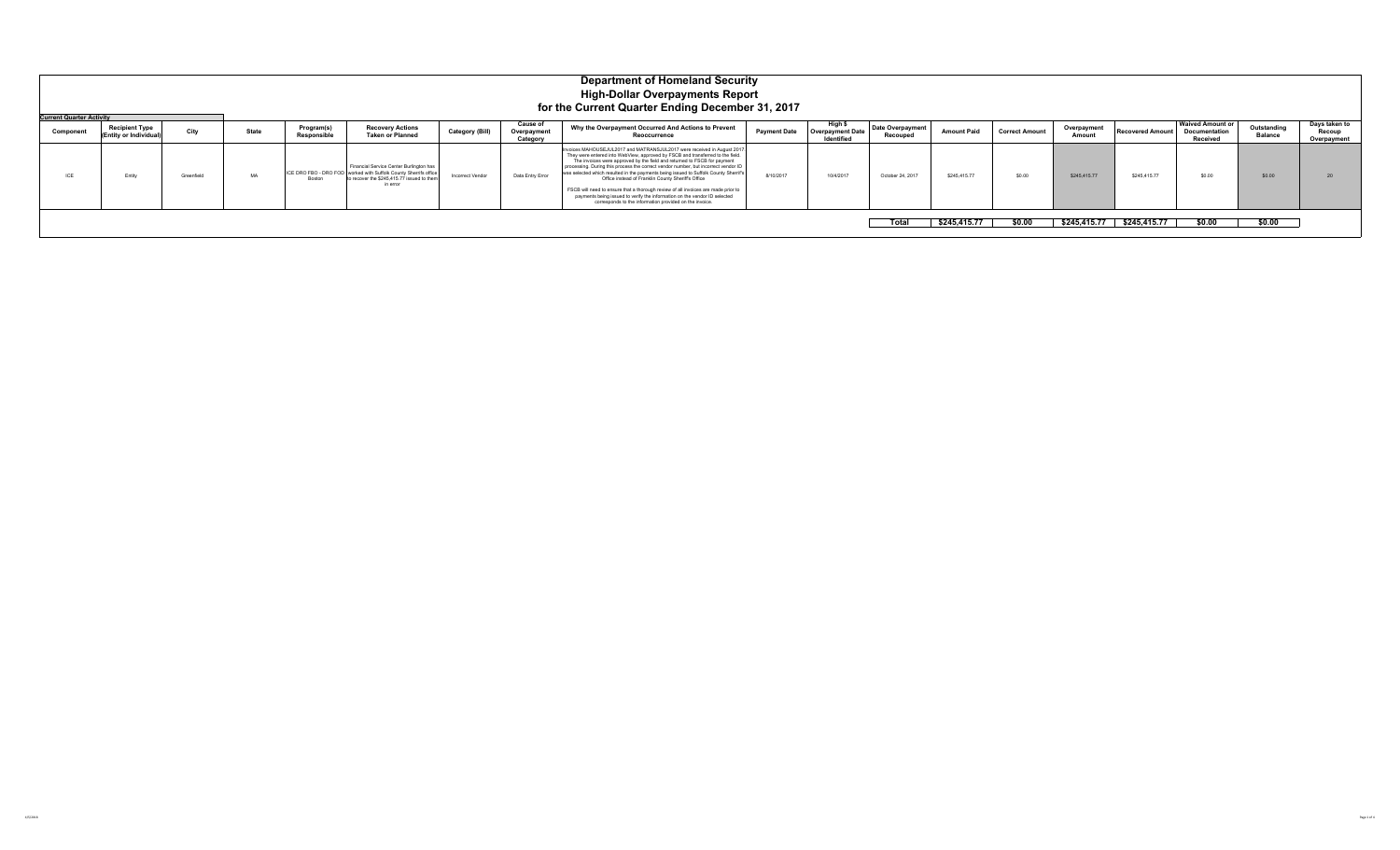|                                      | <b>Department of Homeland Security</b><br><b>High-Dollar Overpayments Report</b><br>for the Quarter Ending December 31, 2017 |                 |              |                                 |                                                                                                                                                                                                                                                                                                                                           |                     |                                                      |                    |                       |                           |                         |                                                       |                            |                     |
|--------------------------------------|------------------------------------------------------------------------------------------------------------------------------|-----------------|--------------|---------------------------------|-------------------------------------------------------------------------------------------------------------------------------------------------------------------------------------------------------------------------------------------------------------------------------------------------------------------------------------------|---------------------|------------------------------------------------------|--------------------|-----------------------|---------------------------|-------------------------|-------------------------------------------------------|----------------------------|---------------------|
| <b>Debts Under Collection by DHS</b> |                                                                                                                              |                 |              |                                 |                                                                                                                                                                                                                                                                                                                                           |                     |                                                      |                    |                       |                           |                         |                                                       |                            |                     |
| Component                            | Recipient<br><b>Type (Entity)</b><br>or<br>Individual)                                                                       | City            | <b>State</b> | Program(s) Responsible          | Recovery Action Taken or Planned                                                                                                                                                                                                                                                                                                          | <b>Payment Date</b> | <b>High \$ Overpayment</b><br><b>Date Identified</b> | <b>Amount Paid</b> | <b>Correct Amount</b> | <b>Overpayment Amount</b> | <b>Recovered Amount</b> | Amount waived or<br>determined to be<br>uncollectable | <b>Outstanding Balance</b> | Days<br>Outstanding |
| FEMA                                 | Entity                                                                                                                       | Indianapolis    | $\mathbb{N}$ | Homeland Security Grant Program | FEMA has contacted Grantee to provide documentation<br>within 60 days or a Notice for Bill collection will be submitted.                                                                                                                                                                                                                  | 4/27/2016           | 9/30/2017                                            | \$182,375.63       | \$63,245.90           | \$119,129.73              | \$0.00                  | \$0.00                                                | \$119,129.73               | 92                  |
| FEMA                                 | Entity                                                                                                                       | Farmingtonmills | MI           | Vendor Payment                  | Notice of potential Debt sent to vendor for resolution of<br>improper transaction. An overpayment of an incentive fee in<br>the amount of \$54,384,59 due to a 3% overpayment in the<br>incentive fee. FEMA is waiting for official concurrence by the<br>CO to determine whether the incentive fee overpayment is<br>deemed recoverable. | November 25, 2014   | December 31, 2016                                    | \$108,769.17       | \$54,384.59           | \$54,384.58               | \$0.00                  | \$0.00                                                | \$54,384.58                | 365                 |
|                                      |                                                                                                                              |                 |              |                                 |                                                                                                                                                                                                                                                                                                                                           |                     | <b>Total</b>                                         | \$291,144.80       | \$117,630.49          | \$173,514.31              | \$0.00                  | \$0.00                                                | \$173,514.31               |                     |

\* Based on additional FEMA research performed around the Vendor Payment overpayment, the correct amount was adjusted from \$0.00 reported on the Quarter 4 High Dollar Overpayment report to \$54,384.59 to accurately reflect t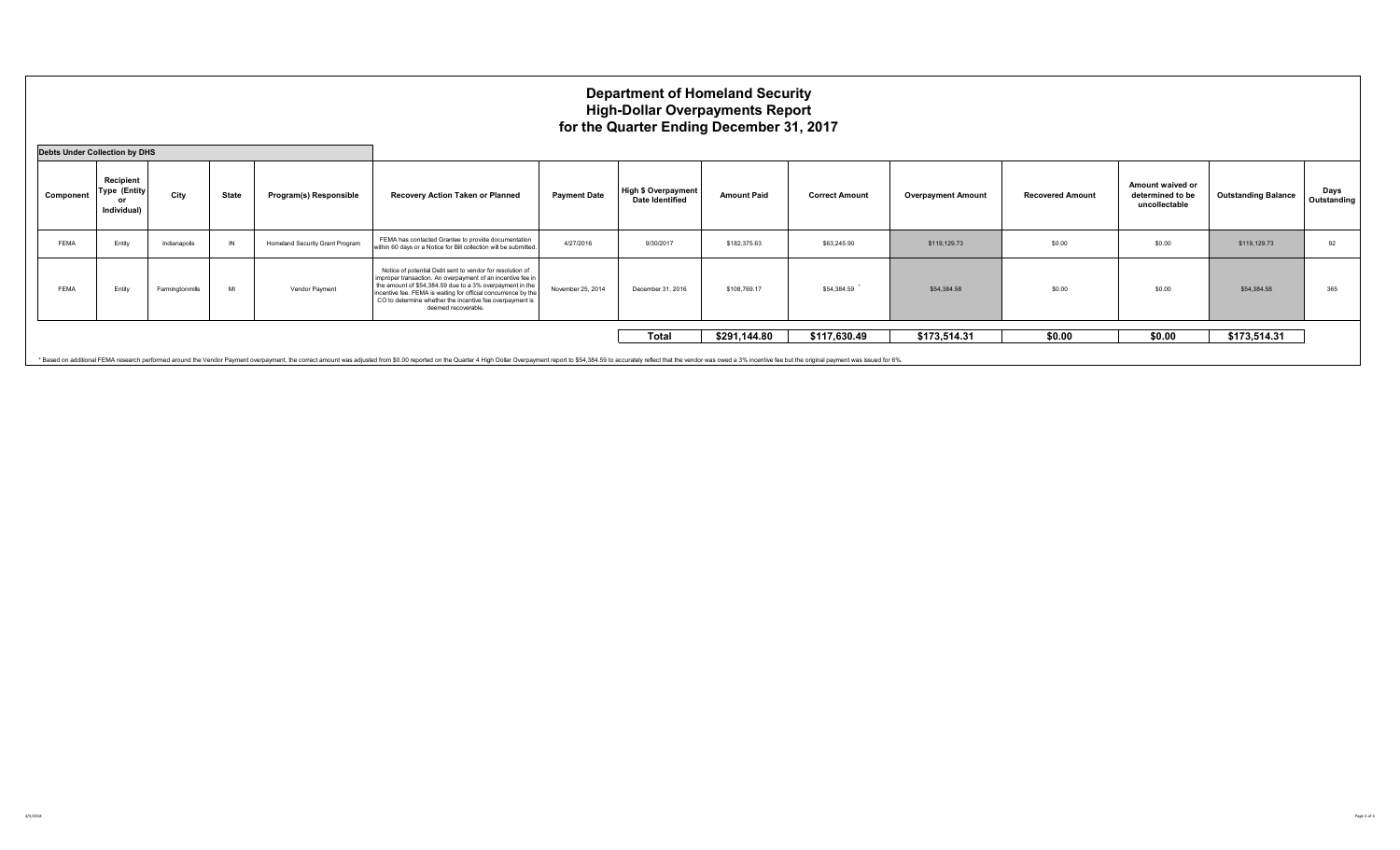|                                                      | <b>Department of Homeland Security</b><br><b>High-Dollar Overpayments Report</b><br>for the Quarter Ending December 31, 2017 |      |              |                           |                                  |                     |                                               |                    |                       |                           |                         |                            |                     |  |
|------------------------------------------------------|------------------------------------------------------------------------------------------------------------------------------|------|--------------|---------------------------|----------------------------------|---------------------|-----------------------------------------------|--------------------|-----------------------|---------------------------|-------------------------|----------------------------|---------------------|--|
| Debts Sent to Treasury Offset Program for Collection |                                                                                                                              |      |              |                           |                                  |                     |                                               |                    |                       |                           |                         |                            |                     |  |
| Component                                            | Recipient<br>Type<br>(Entity or<br>Individual)                                                                               | City | <b>State</b> | Program(s)<br>Responsible | Recovery Action Taken or Planned | <b>Payment Date</b> | <b>High \$ Overpayment</b><br>Date Identified | <b>Amount Paid</b> | <b>Correct Amount</b> | <b>Overpayment Amount</b> | <b>Recovered Amount</b> | <b>Outstanding Balance</b> | Days<br>Outstanding |  |
|                                                      |                                                                                                                              |      |              |                           |                                  |                     | <b>Total</b>                                  | \$0.00             | \$0.00                | \$0.00                    | \$0.00                  | \$0.00                     |                     |  |